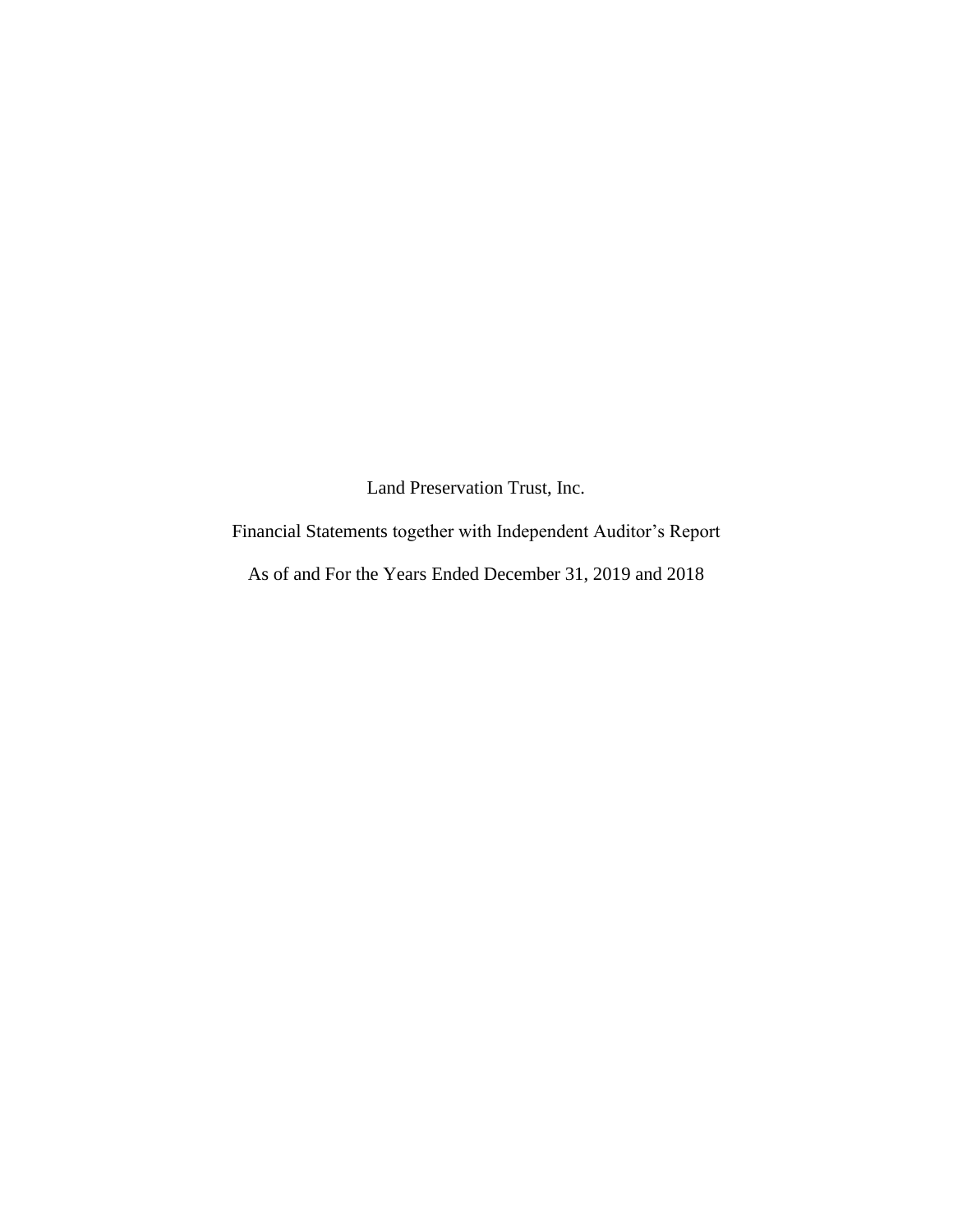

### INDEPENDENT AUDITOR'S REPORT

To the Board of Directors of Land Preservation Trust, Inc.

We have audited the accompanying financial statements of Land Preservation Trust, Inc. (the Trust), a nonprofit organization, which comprise the statements of financial position as of December 31, 2019 and 2018, and the related statements of activities, functional expenses, and cash flows for the years then ended, and the related notes to the financial statements.

### **Management's Responsibility for the Financial Statements**

Management is responsible for the preparation and fair presentation of these financial statements in accordance with accounting principles generally accepted in the United States of America; this includes the design, implementation, and maintenance of internal control relevant to the preparation and fair presentation of financial statements that are free from material misstatement, whether due to fraud or error.

### **Auditor's Responsibility**

Our responsibility is to express an opinion on these financial statements based on our audits. We conducted our audits in accordance with auditing standards generally accepted in the United States of America. Those standards require that we plan and perform the audits to obtain reasonable assurance about whether the financial statements are free from material misstatement.

An audit involves performing procedures to obtain audit evidence about the amounts and disclosures in the financial statements. The procedures selected depend on the auditor's judgment, including the assessment of the risks of material misstatement of the financial statements, whether due to fraud or error. In making those risk assessments, the auditor considers internal control relevant to the entity's preparation and fair presentation of the financial statements in order to design audit procedures that are appropriate in the circumstances, but not for the purpose of expressing an opinion on the effectiveness of the entity's internal control. Accordingly, we express no such opinion. An audit also includes evaluating the appropriateness of accounting policies used and the reasonableness of significant accounting estimates made by management, as well as evaluating the overall presentation of the financial statements.

We believe that the audit evidence we have obtained is sufficient and appropriate to provide a basis for our audit opinion.

### **Opinion**

In our opinion, the financial statements referred to above present fairly, in all material respects, the financial position of Land Preservation Trust, Inc. as of December 31, 2019 and 2018, and the changes in its net assets and its cash flows for the years then ended in accordance with accounting principles generally accepted in the United States of America.

C.E.A. Scholtes & Associates

Baltimore, Maryland October 5, 2020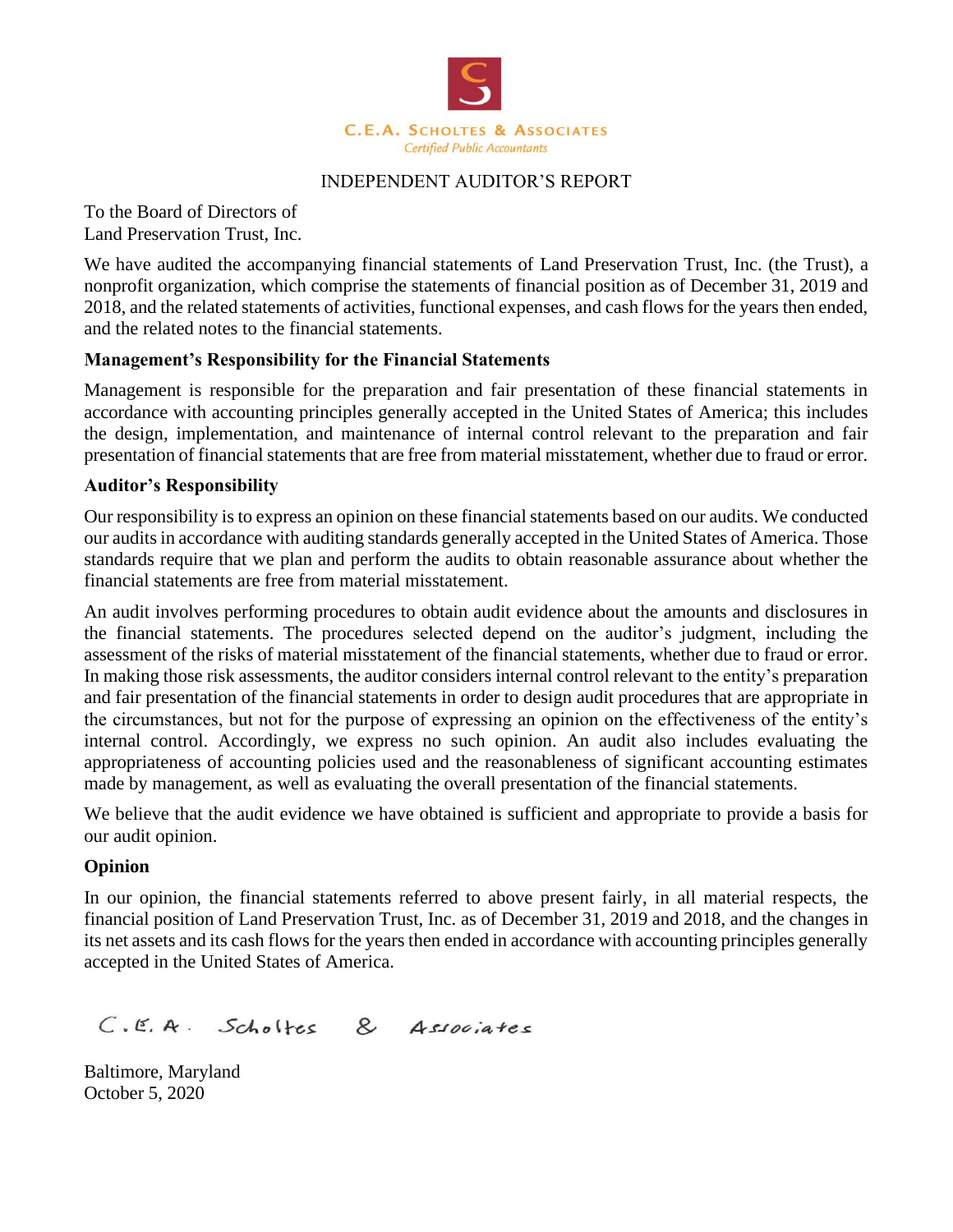### **LAND PRESERVATION TRUST, INC. STATEMENTS OF FINANCIAL POSITION As of December 31, 2019 and 2018**

| <b>ASSETS</b>                                                 | 2019          |               | 2018        |
|---------------------------------------------------------------|---------------|---------------|-------------|
| <b>Current Assets</b>                                         |               |               |             |
| Cash and Cash Equivalents                                     | \$<br>496,595 | \$            | 59,470      |
| Investments, at fair value                                    | 226,701       |               | 201,828     |
| Rural Legacy Program Escrow Fund - Investments, at fair value |               |               | 400,065     |
| <b>Total Current Assets</b>                                   | 723,296       |               | 661,363     |
| Property and Equipment, net                                   | 2,415,246     |               | 2,501,821   |
| <b>Other Assets</b>                                           |               |               |             |
| Cash and Cash Equivalents, Restricted for Endowment           | 50,000        |               | 50,000      |
| <b>Conservation Easements</b>                                 | 13,014        |               | 12,577      |
| <b>Total Other Assets</b>                                     | 63,014        |               | 62,577      |
| <b>Total Assets</b>                                           | \$ 3,201,556  |               | \$3,225,761 |
| <b>LIABILITIES AND NET ASSETS</b>                             |               |               |             |
| <b>Current Liabilities</b>                                    |               |               |             |
| <b>Current Maturities of Note Payable</b>                     | \$            | $\mathcal{S}$ | 1,175       |
| Accounts Payable and Accrued Expenses                         | 19,696        |               | 17,111      |
| <b>Total Liabilities</b>                                      | 19,696        |               | 18,286      |
| Net Assets                                                    |               |               |             |
| <b>Without Donor Restrictions</b>                             |               |               |             |
| Operations                                                    | 328,281       |               | 290,585     |
| Investment in Property and Equipment                          | 2,415,246     |               | 2,501,821   |
| <b>Total Net Assets Without Donor Restrictions</b>            | 2,743,527     |               | 2,792,406   |
| <b>With Donor Restrictions</b>                                |               |               |             |
| <b>Temporarily Restricted</b>                                 | 388,333       |               | 365,069     |
| <b>Permanently Restricted</b>                                 | 50,000        |               | 50,000      |

Total Liabilities and Net Assets \$ 3,201,556 \$ 3,225,761

**See accompanying notes and independent auditor's report.**

Total Net Assets With Donor Restrictions 438,333 415,069 Total Net Assets 3,181,860 3,207,475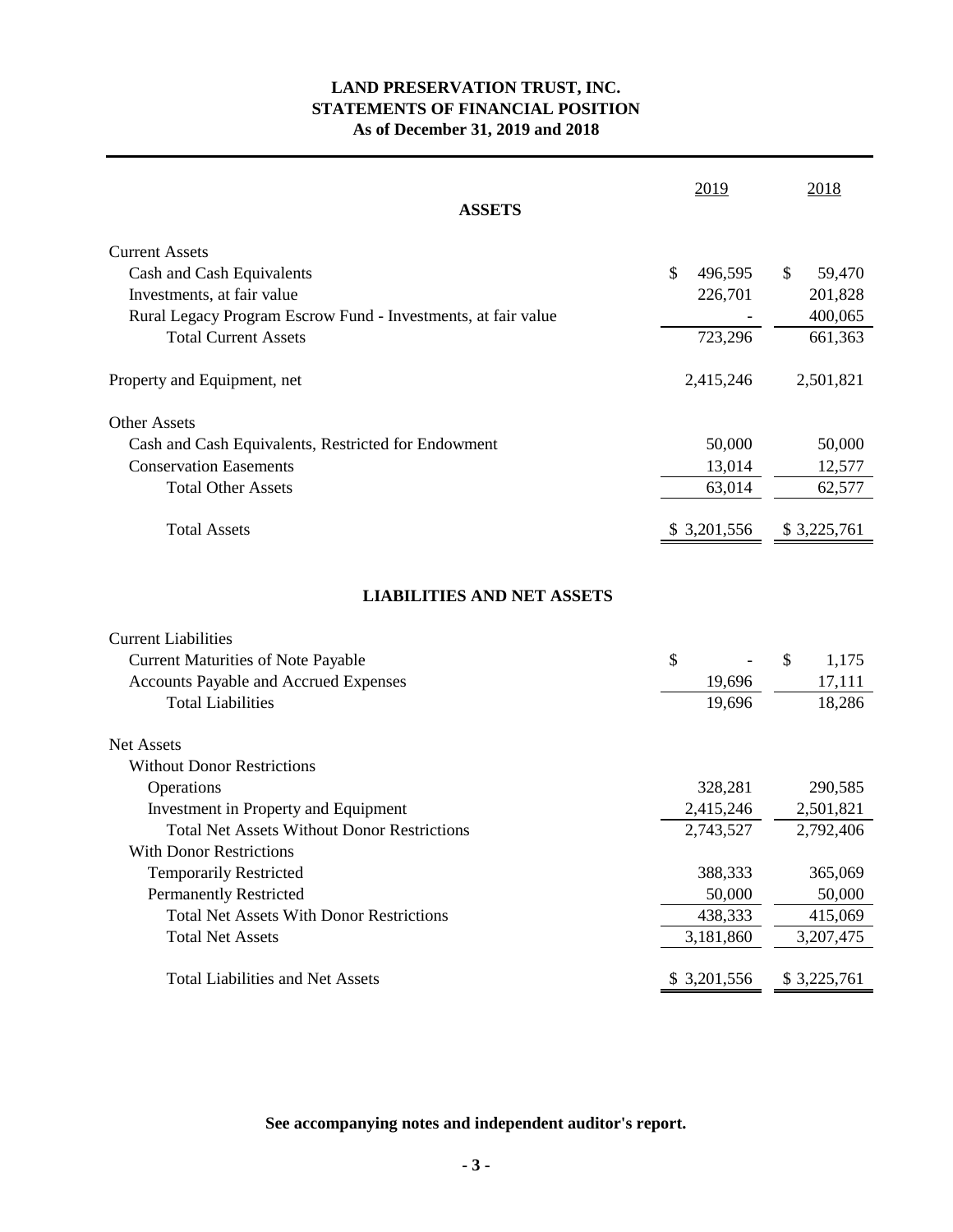### **LAND PRESERVATION TRUST, INC. STATEMENTS OF ACTIVITIES**

### **For the Year Ended December 31, 2019 (with Comparative Totals for the Year Ended December 31, 2018)**

|                                             |               | 2019                     |             | 2018             |
|---------------------------------------------|---------------|--------------------------|-------------|------------------|
|                                             |               |                          |             |                  |
|                                             | Without       |                          |             |                  |
|                                             | Donor         | With Donor               |             |                  |
|                                             | Restrictions  | Restrictions             | Total       | Total            |
| <b>Revenues, Gains and Other Support</b>    |               |                          |             |                  |
| Contributions                               | \$<br>210,208 | \$1,713,329              | \$1,923,537 | 1,566,588<br>\$. |
| Legacy Chase - Exchange                     | 178,834       |                          | 178,834     | 158,584          |
| Special Events, net of expenses of \$480    |               |                          |             |                  |
| and \$2,243, respectively                   | 23,925        |                          | 23,925      | 17,507           |
| Rental Income                               | 41,600        |                          | 41,600      | 32,840           |
| Investment Income, net                      | 15,495        |                          | 15,495      | 6,137            |
| Other Income                                | 7,474         |                          | 7,474       | 345              |
| Interest Income                             | 22,970        |                          | 22,970      | 2,118            |
|                                             | 500,506       | 1,713,329                | 2,213,835   | 1,784,119        |
| <b>Satisfaction of Purpose Restrictions</b> | 1,690,065     | (1,690,065)              |             |                  |
| Total Revenues, Gains and Other Support     | 2,190,571     | 23,264                   | 2,213,835   | 1,784,119        |
| <b>Expenses</b>                             |               |                          |             |                  |
| Program Services                            | 2,185,787     |                          | 2,185,787   | 1,873,840        |
| <b>Supporting Services</b>                  |               |                          |             |                  |
| Management and General                      | 39,558        |                          | 39,558      | 35,604           |
| Fundraising                                 | 14,105        |                          | 14,105      | 27,625           |
| <b>Total Supporting Services</b>            | 53,663        |                          | 53,663      | 63,229           |
| <b>Total Expenses</b>                       | 2,239,450     | $\overline{\phantom{a}}$ | 2,239,450   | 1,937,069        |
| <b>Change in Net Assets</b>                 | (48, 879)     | 23,264                   | (25, 615)   | (152,950)        |
| Net Assets, Beginning of Year               | 2,792,406     | 415,069                  | 3,207,475   | 3,291,925        |
| Net Assets, End of Year                     | \$2,743,527   | \$<br>438,333            | \$3,181,860 | 3,207,475<br>\$  |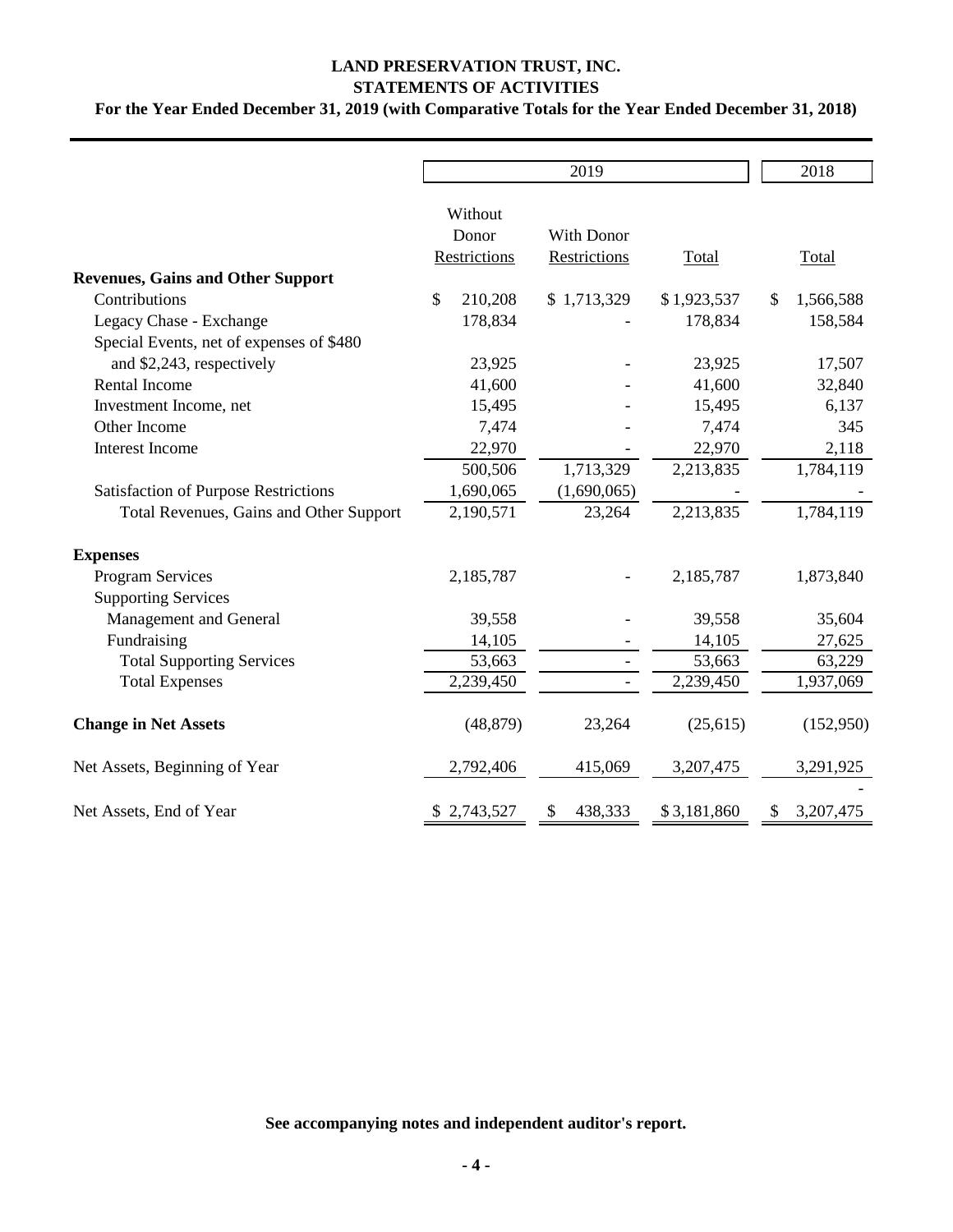# **LAND PRESERVATION TRUST, INC. STATEMENT OF ACTIVITIES For the Year Ended December 31, 2018**

|                                                   | Without      |          |                   |                        |
|---------------------------------------------------|--------------|----------|-------------------|------------------------|
|                                                   | Donor        |          | <b>With Donor</b> |                        |
|                                                   | Restrictions |          | Restrictions      | Total                  |
| <b>Revenues, Gains and Other Support</b>          |              |          |                   |                        |
| Contributions                                     | \$           | 99,609   | \$1,466,979       | \$1,566,588            |
| Legacy Chase - Exchange                           |              | 158,584  |                   | 158,584                |
| Special Events, net of direct expenses of \$2,243 |              | 17,507   |                   | 17,507                 |
| <b>Rental Income</b>                              |              | 32,840   |                   | 32,840                 |
| Investment Income, net                            |              | 6,137    |                   | 6,137                  |
| Other Income                                      |              | 345      |                   | 345                    |
| <b>Interest Income</b>                            |              | 2,118    |                   | 2,118                  |
|                                                   |              | 317,140  | 1,466,979         | 1,784,119              |
| Satisfaction of Purpose Restrictions              | 1,533,882    |          | (1,533,882)       |                        |
| Total Revenues, Gains and Other Support           | 1,851,022    |          | (66,903)          | 1,784,119              |
| <b>Expenses</b>                                   |              |          |                   |                        |
| <b>Program Services</b>                           | 1,873,840    |          |                   | 1,873,840              |
| <b>Supporting Services</b>                        |              |          |                   |                        |
| Management and General                            |              | 35,604   |                   | 35,604                 |
| Fundraising                                       |              | 27,625   |                   | 27,625                 |
| <b>Total Supporting Services</b>                  |              | 63,229   |                   | 63,229                 |
| <b>Total Expenses</b>                             | 1,937,069    |          |                   | $\overline{1,}937,069$ |
| <b>Change in Net Assets</b>                       |              | (86,047) | (66,903)          | (152,950)              |
| Net Assets, Beginning of Year                     | 2,809,953    |          | 481,972           | 3,291,925              |
| Net Assets, End of Year, as previously stated     | 2,723,906    |          | 415,069           | 3,138,975              |
| Prior Period Adjustment (Note 13)                 |              | 68,500   |                   | 68,500                 |
| Net Assets, End of Year, restated                 | \$2,792,406  |          | \$<br>415,069     | \$3,207,475            |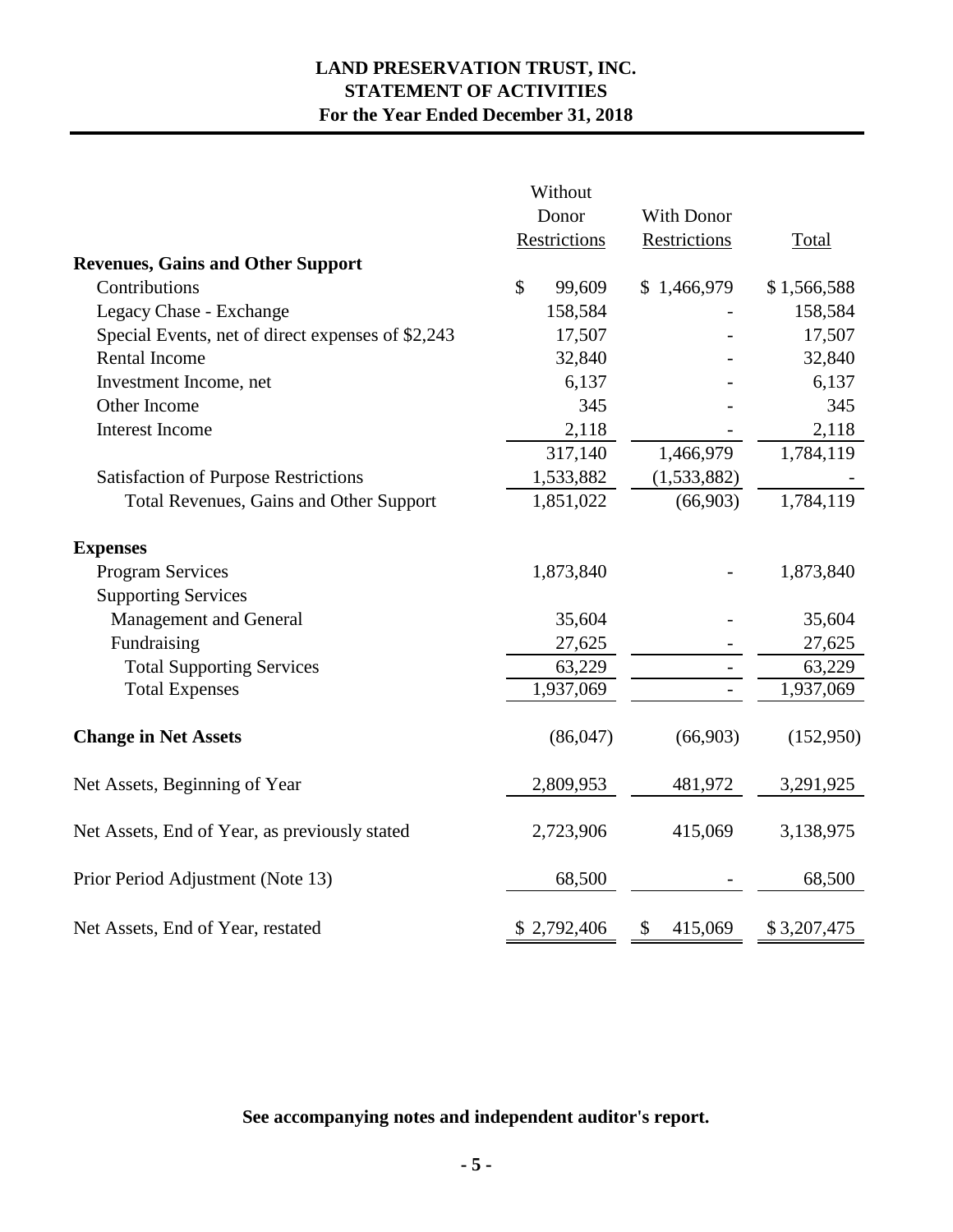#### **LAND PRESERVATION TRUST, INC. STATEMENTS OF FUNCTIONAL EXPENSES For the Year Ended December 31, 2019 (with comparative totals for the year ended December 31, 2018)**

|                                     | 2019        |              |                            |              |             | 2018        |
|-------------------------------------|-------------|--------------|----------------------------|--------------|-------------|-------------|
|                                     |             |              |                            |              |             |             |
|                                     |             |              | <b>Supporting Services</b> |              |             |             |
|                                     |             |              |                            | Total        |             |             |
|                                     | Program     | Management   |                            | Supporting   |             |             |
|                                     | Services    | and General  | <b>Fundraising</b>         | Services     | Total       | Total       |
| <b>Bank Service Charges</b>         | \$          | \$           | \$                         | \$           | \$          | \$<br>253   |
| <b>Contract Labor</b>               | 95,005      |              | 4,150                      | 4,150        | 99,155      | 87,122      |
| Course and Land Maintenance         | 42,985      |              | 1,300                      | 1,300        | 44,285      | 29,349      |
| Depreciation                        | 102,114     | 1,849        | 726                        | 2,575        | 104,689     | 105,994     |
| Dues and Subscriptions              | 51          | 8,663        | 100                        | 8,763        | 8,814       | 6,226       |
| Easements                           | 1,676,011   |              | $\overline{\phantom{a}}$   |              | 1,676,011   | 1,439,322   |
| <b>Employee Benefits</b>            | 7,615       | 138          | 54                         | 192          | 7,807       |             |
| Equine                              | 2,650       |              | 1,850                      | 1,850        | 4,500       | 2,904       |
| JR Hunt Cup                         |             |              | 3,615                      | 3,615        | 3,615       | 8,229       |
| Legacy Chase                        | 135,286     |              |                            |              | 135,286     | 191,102     |
| <b>Insurance and Taxes</b>          | 5,788       | 885          | 390                        | 1,275        | 7,063       | 3,654       |
| Interest                            |             | 259          |                            | 259          | 259         | 84          |
| Maintenance and Repairs             | 16,233      |              |                            |              | 16,233      | 1,499       |
| Miscellaneous                       | 1,898       | 26           | 10                         | 36           | 1,934       | 2,254       |
| Office                              | 1,849       | 6,778        | 21                         | 6,799        | 8,648       | 5,569       |
| Payroll and Payroll Related Expense | 90,082      | 1,631        | 641                        | 2,272        | 92,354      | 22,354      |
| Postage and Delivery                | 88          | 242          | 130                        | 372          | 460         | 270         |
| Printing and Reproduction           |             | 4,642        |                            | 4,642        | 4,642       | 240         |
| Professional Fees                   |             | 14,230       |                            | 14,230       | 14,230      | 27,153      |
| Special Events - Other              |             |              | 1,081                      | 1,081        | 1,081       |             |
| Telephone                           | 644         | 120          |                            | 120          | 764         | 726         |
| Travel                              | 4,028       | 73           | 29                         | 102          | 4,130       |             |
| <b>Utilities</b>                    | 2,266       |              |                            |              | 2,266       | 2,355       |
| Website                             | 1,194       | 22           | 8                          | 30           | 1,224       | 410         |
| <b>Total Expenses</b>               | \$2,185,787 | 39,558<br>\$ | 14,105<br>\$               | \$<br>53,663 | \$2,239,450 | \$1,937,069 |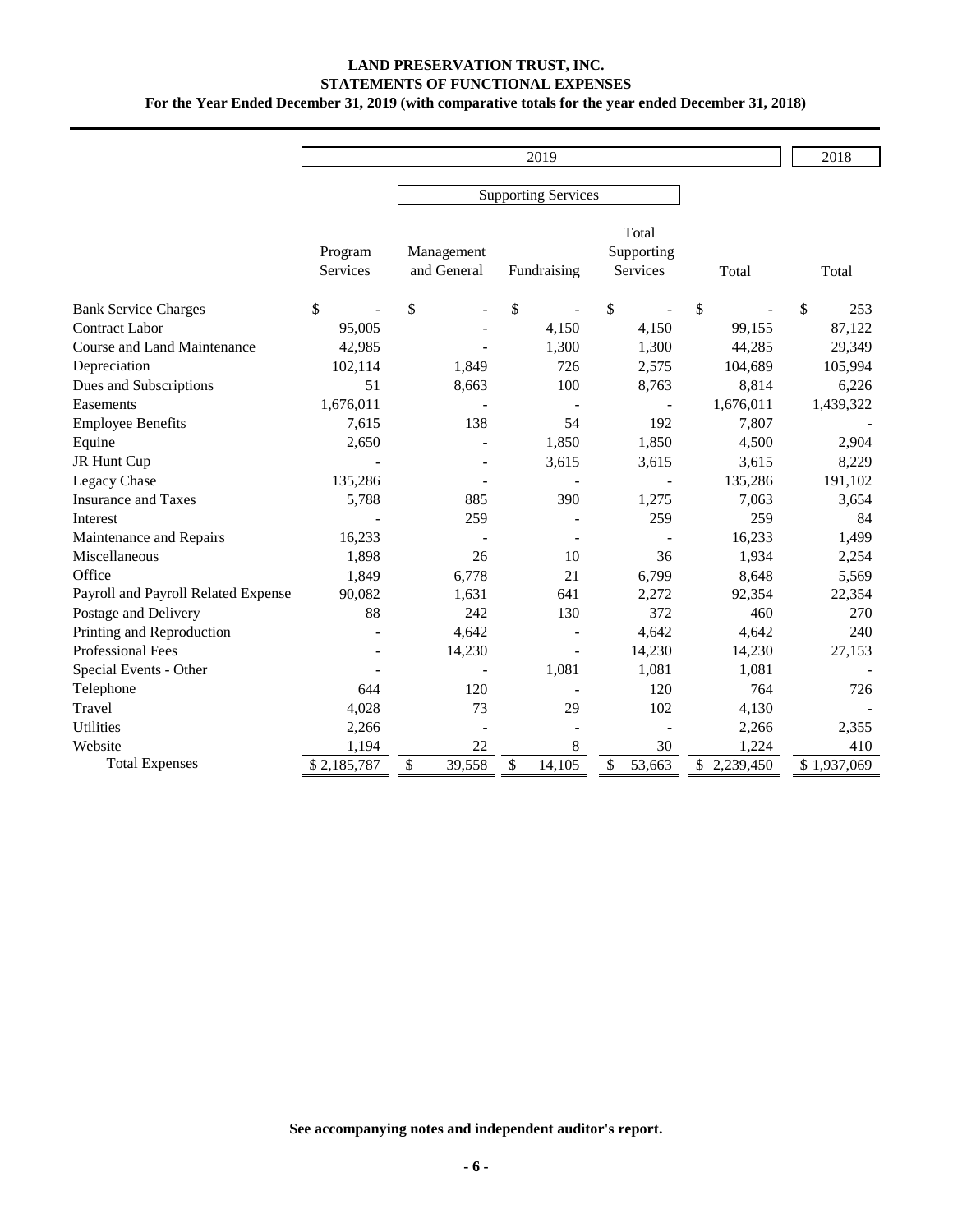### **LAND PRESERVATION TRUST, INC. STATEMENT OF FUNCTIONAL EXPENSES For the Year Ended December 31, 2018**

|                                     |                     | <b>Supporting Services</b> |                    |                                  |                      |
|-------------------------------------|---------------------|----------------------------|--------------------|----------------------------------|----------------------|
|                                     | Program<br>Services | Management<br>and General  | <b>Fundraising</b> | Total<br>Supporting<br>Services  | Total                |
| <b>Bank Service Charges</b>         | \$                  | $\mathbb{S}$<br>253        | \$                 | $\boldsymbol{\mathsf{S}}$<br>253 | $\mathcal{S}$<br>253 |
| <b>Contract Labor</b>               | 71,560              | 9,302                      | 6,260              | 15,562                           | 87,122               |
| <b>Course and Land Maintenance</b>  | 28,674              |                            | 675                | 675                              | 29,349               |
| Depreciation                        | 87,968              | 8,483                      | 9,543              | 18,026                           | 105,994              |
| Dues and Subscriptions              | 5,168               | 498                        | 560                | 1,058                            | 6,226                |
| Easements                           | 1,439,322           |                            |                    |                                  | 1,439,322            |
| Equine                              | 2,904               |                            |                    |                                  | 2,904                |
| JR Hunt Cup                         |                     |                            | 8,229              | 8,229                            | 8,229                |
| Legacy Chase                        | 191,102             |                            |                    |                                  | 191,102              |
| <b>Insurance and Taxes</b>          |                     | 3,654                      |                    | 3,654                            | 3,654                |
| <b>Interest</b>                     |                     | 84                         |                    | 84                               | 84                   |
| Maintenance and Repairs             |                     | 1,499                      |                    | 1,499                            | 1,499                |
| Miscellaneous                       | 1,878               | 177                        | 199                | 376                              | 2,254                |
| Office                              | 5,520               | 23                         | 26                 | 49                               | 5,569                |
| Payroll and Payroll Related Expense | 18,309              | 2,060                      | 1,985              | 4,045                            | 22,354               |
| Postage and Delivery                | 224                 | 22                         | 24                 | 46                               | 270                  |
| Printing and Reproduction           | 199                 | 19                         | 22                 | 41                               | 240                  |
| <b>Professional Fees</b>            | 17,714              | 9,439                      |                    | 9,439                            | 27,153               |
| Telephone                           | 603                 | 58                         | 65                 | 123                              | 726                  |
| <b>Utilities</b>                    | 2,355               |                            |                    |                                  | 2,355                |
| Website                             | 340                 | 33                         | 37                 | 70                               | 410                  |
| <b>Total Expenses</b>               | \$1,873,840         | \$<br>35,604               | \$<br>27,625       | \$<br>63,229                     | \$<br>1,937,069      |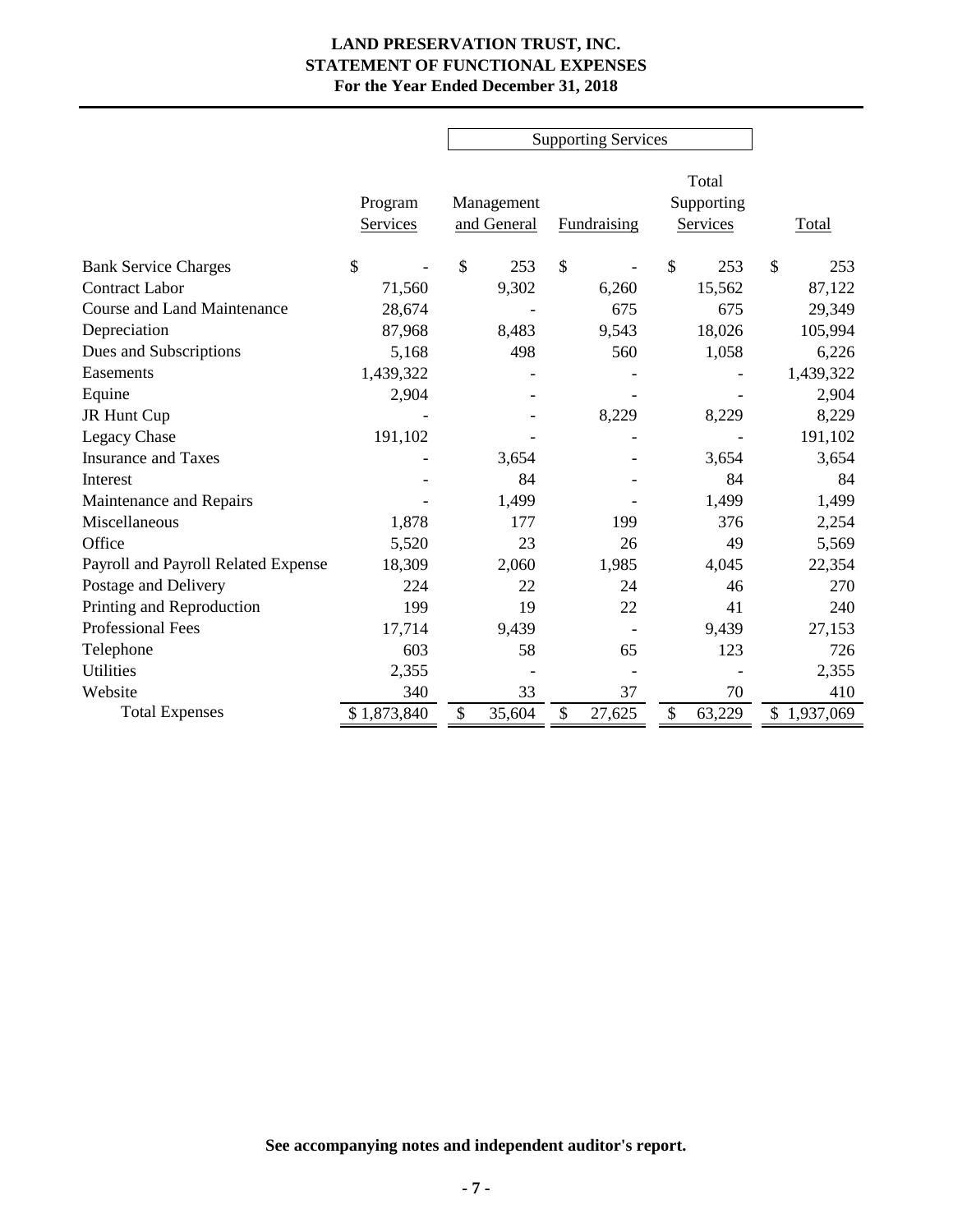#### **LAND PRESERVATION TRUST, INC. STATEMENTS OF CASH FLOWS For the Years Ended December 31, 2019 and 2018**

|                                                                          | 2019           |    | 2018        |
|--------------------------------------------------------------------------|----------------|----|-------------|
| <b>Cash Flows from Operating Activities:</b>                             |                |    |             |
| Change in Net Assets                                                     | \$<br>(25,615) | \$ | (84, 450)   |
| Adjustments to Reconcile Changes in Net Assets to Net Cash and           |                |    |             |
| Cash Equivalents Provided by (Used in) Operating Activities:             |                |    |             |
| Depreciation                                                             | 104,689        |    | 105,994     |
| Unrealized and Realized Gains, net                                       | (15, 495)      |    | (6, 137)    |
| In-kind Contribution of Property and Equipment                           |                |    | (68,500)    |
| Changes in Assets and Liabilities:                                       |                |    |             |
| Increase in Conservation Easements                                       | (437)          |    | (345)       |
| Increase in Accounts Payable and Accrued Expenses                        | 2,585          |    | 12,110      |
| Net Cash and Cash Equivalents Provided by (Used in) Operating Activities | 65,727         |    | (41, 328)   |
| <b>Cash Flows from Investing Activities:</b>                             |                |    |             |
| <b>Cash Purchases of Investments</b>                                     | (339, 172)     |    | (1,277,549) |
| Sales of Investments                                                     | 729,859        |    | 760,963     |
| Cash Paid for Property and Equipment                                     | (18, 114)      |    |             |
| Net Cash and Cash Equivalents Provided by (Used in) Investing Activities | 372,573        |    | (516, 586)  |
| <b>Cash Flows from Financing Activities:</b>                             |                |    |             |
| Principal Repayments of Note Payable                                     | (1,175)        |    | (3,505)     |
| Net Cash and Cash Equivalents Used in Financing Activities               | (1, 175)       |    | (3,505)     |
| Net Increase (Decrease) in Cash and Cash Equivalents                     | 437,125        |    | (561, 419)  |
| Cash and Cash Equivalents, Beginning of Year                             | 109,470        |    | 670,889     |
| Cash and Cash Equivalents, End of Year                                   | 546,595        | S  | 109,470     |
|                                                                          |                |    |             |
| SUPPLEMENTAL DISCLOSURES OF CASH FLOW INFORMATION                        |                |    |             |
| Cash Payments for Interest                                               | \$<br>259      | \$ | 84          |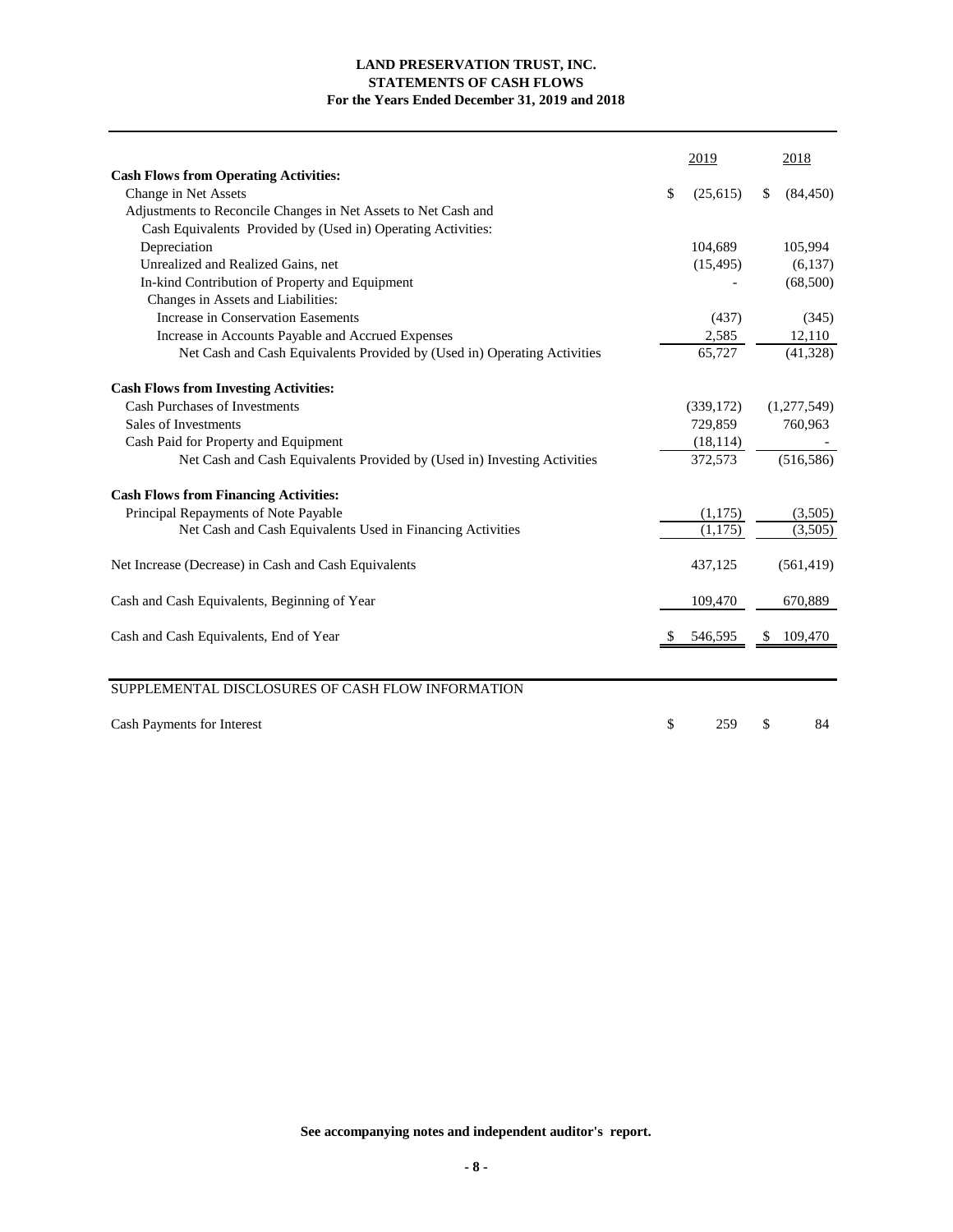This summary of significant accounting policies of Land Preservation Trust, Inc. (the Trust) is presented to assist in the understanding of the Trust's financial statements. The financial statements and notes are the representations of the Trust's management, who are responsible for its integrity and objectivity. These accounting policies conform to accounting principles generally accepted in the United States of America and have been applied in the preparation of the financial statements.

## **Nature of Organization**

The Trust was established in January 1986 to assist landowners in protecting their land for future generations by accepting voluntary conservation and agricultural easements. The Trust acquires conservation easements on properties either through donations in conjunction with the Maryland Environmental Trust or purchases them through the Maryland Rural Legacy Program. To date property owners have worked with the Trust to permanently preserve more than 346 properties containing 13,014 acres of land in Baltimore County, Maryland.

The Trust also owns and operates an equestrian center and steeplechase course known as Shawan Downs. Shawan Downs comprises approximately 240 acres of farmland in Cockeysville, Maryland to preserve the landscapes' agricultural legacy while building a new tradition of equestrian events to benefit local charities.

### **Basis of Accounting**

The accompanying financial statements are presented in accordance with accounting principles generally accepted in the United States of America (US GAAP) on the accrual basis of accounting, whereby, revenue is recognized when earned and expenses are recognized when incurred.

### **Basis of Presentation and Net Assets**

The financial statement presentation follows the recommendations of the Financial Accounting Standards Board (FASB) Accounting Standards Codification (ASC) No. 958, *Not-for-Profit Entities*. Under ASC No. 958, the Trust is required to report information regarding its financial position and activities according to two classes of net assets: net assets without donor restrictions and net assets with donor restrictions.

Net assets without donor restrictions are the net assets that are not restricted by donor imposed stipulations.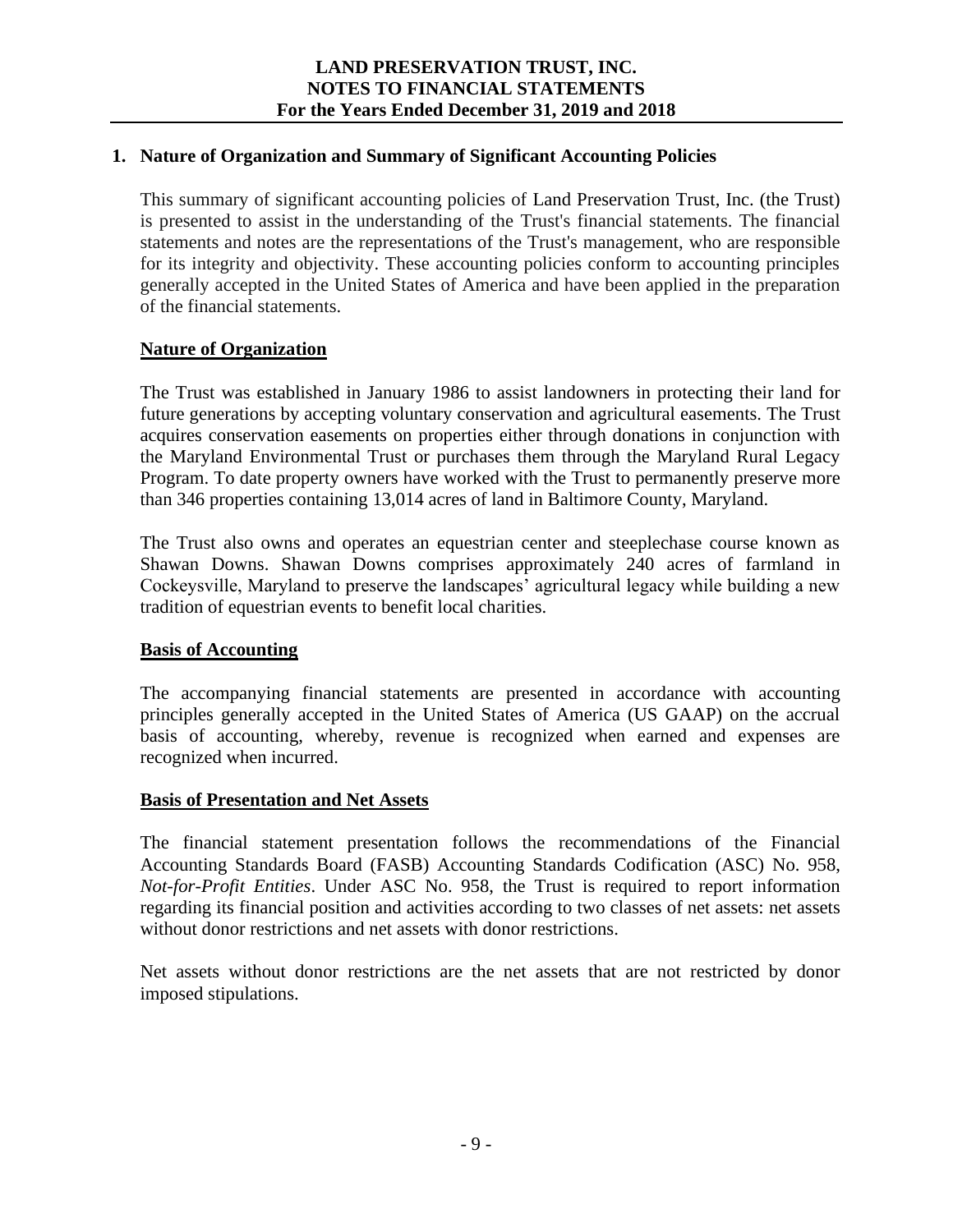### **Basis of Presentation and Net Assets – (continued)**

Net assets with donor restrictions result from contributions whose use by the Trust is limited by donor imposed stipulations that either expire by the passage of time or can be fulfilled and removed by actions of the Trust pursuant to those stipulations (temporary restrictions) or contributions whose use by the Trust is limited by donor imposed stipulations that neither expire by the passage of time nor can be fulfilled or otherwise be removed by actions of the Trust (permanent restrictions). Net assets may be restricted for various purposes; such as use in future periods or use for specified purposes or restricted in perpetuity. The Trust had net assets with donor restrictions totaling \$438,333 and \$415,069 as of December 31, 2019 and 2018, respectively.

## **Credit Risks**

The Trust maintains cash in bank deposit accounts at a financial institution, and the cash balances may exceed the federally insured limits. The Trust has not experienced any losses in these accounts, and management does not believe it is exposed to any significant credit risk with respect to its cash and cash equivalents.

### **Cash and Cash Equivalents**

For the purpose of the statement of cash flows, the Trust considers all highly liquid debt instruments purchased with a maturity of three months or less to be cash equivalents.

### **Investments**

Investments are stated at fair market value.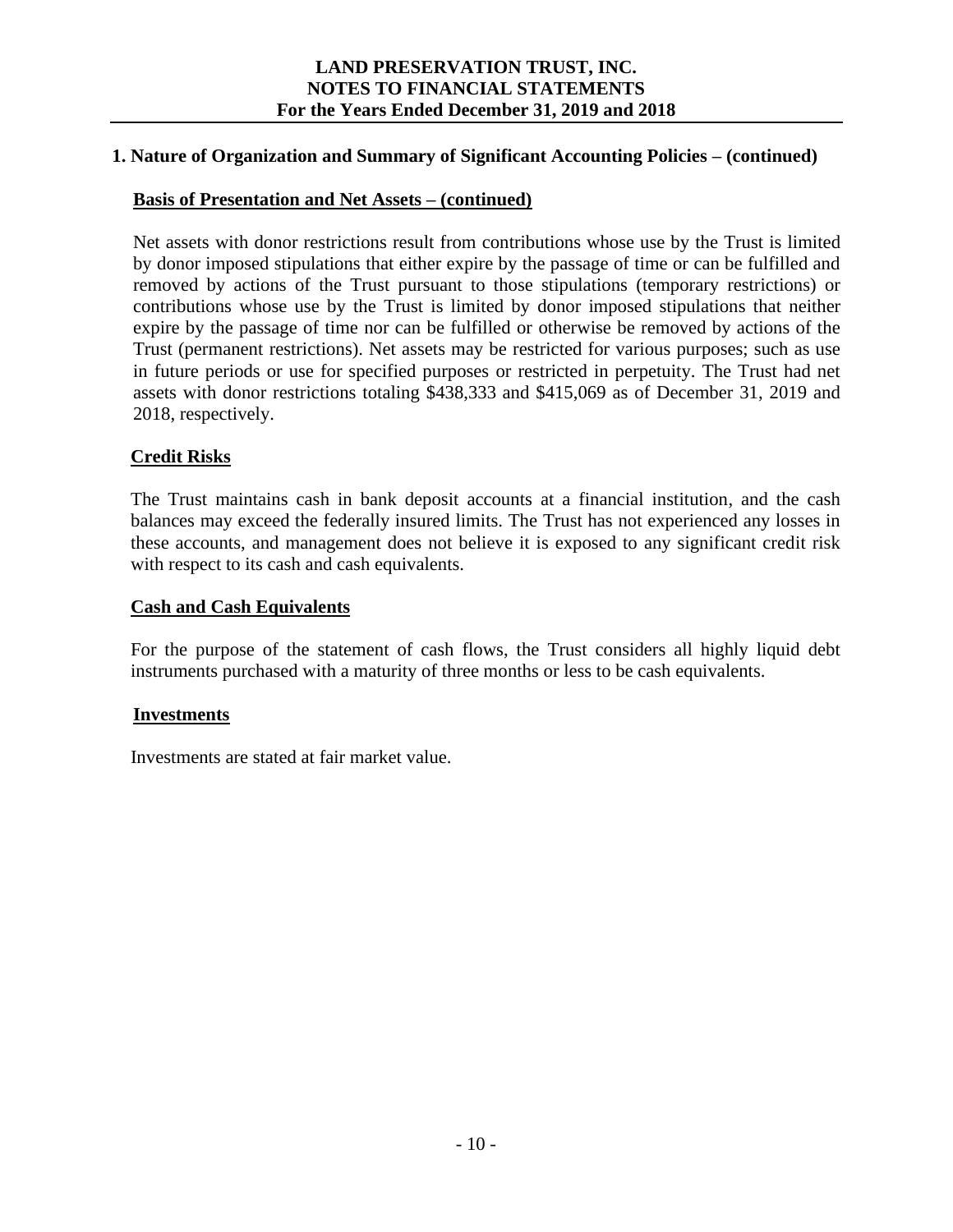### **Liquidity**

The following reflects the Trust's financial assets as of December 31, 2019, reduced by amounts not available for general use because of contractual or donor imposed restrictions within one year of the statement of financial position date.

| Cash and Cash Equivalents                         | \$546,595  |
|---------------------------------------------------|------------|
| Investments                                       | 226,701    |
|                                                   | 723,296    |
| Less Those Unavailable for General Expenditures   |            |
| Within One Year, Due To:                          |            |
| <b>Net Assets With Donor Restrictions</b>         | (438, 333) |
| Financial Assets Available to Meet Cash Needs for |            |
| General Expenditures Within One Year              | \$284,963  |

As a part of the Trust's liquidity management, it has a policy to structure its financial assets to be available as its general expenditures, liabilities and other obligations come due.

### **Property and Equipment**

The Trust capitalizes substantial expenditures of property and equipment having a useful life of two or more years. Expenditures for repairs, maintenance, renewals, and betterments that materially prolong the useful lives of assets are capitalized. Property and equipment are carried at cost or, if donated, at the approximate fair value at the date of donation. Depreciation is calculated using the straight-line method over the following useful lives:

|                                    | Years    |
|------------------------------------|----------|
| Land Improvements                  | $7-20$   |
| <b>Other Property Improvements</b> | $5 - 20$ |
| Furniture and Equipment            | $5-10$   |
| Computer Equipment                 | $3 - 5$  |

Depreciation totaled \$104,689 and \$105,994 for the years ended December 31, 2019 and 2018, respectively.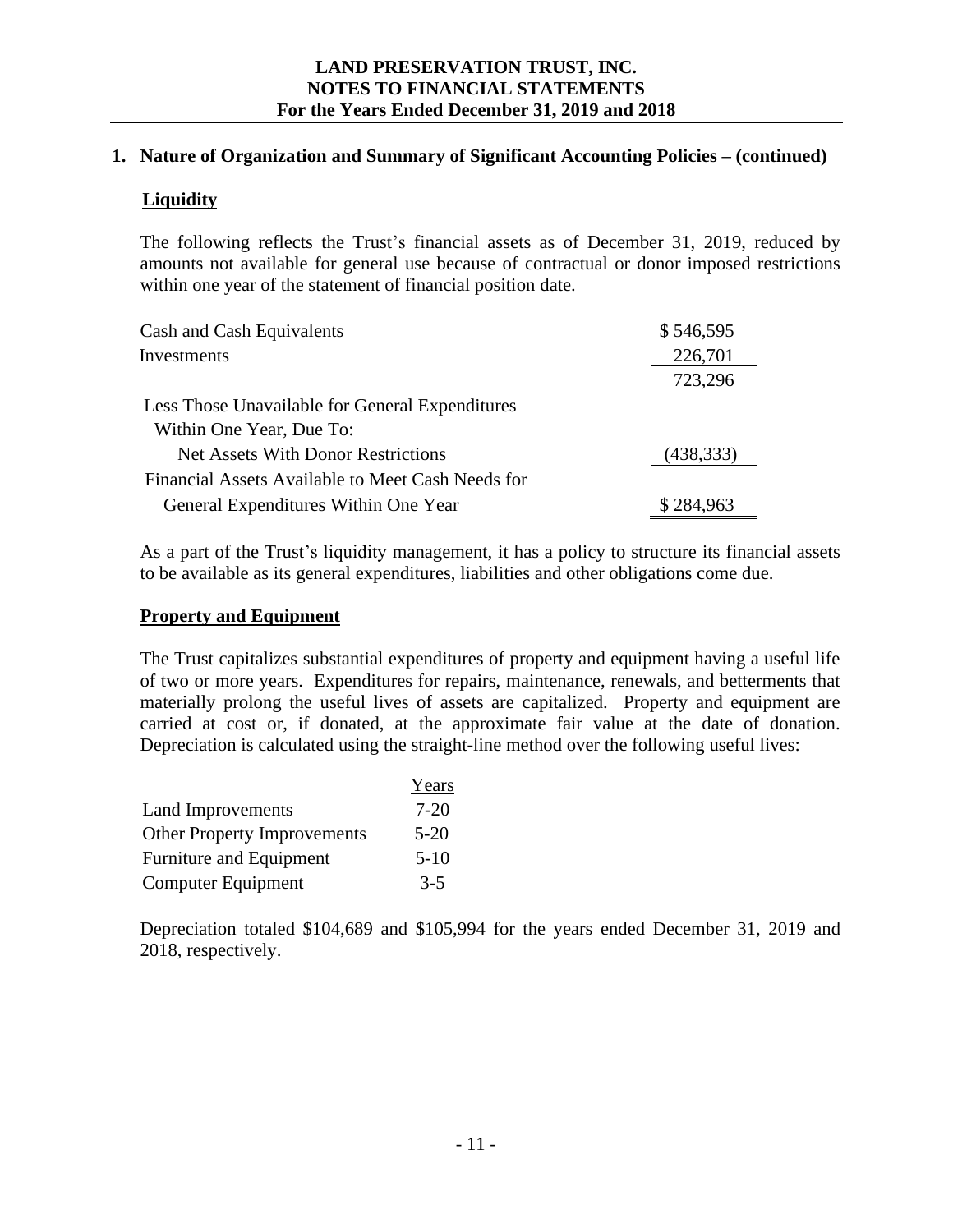### **Conservation Easements**

The Trust owns or co-owns with the State of Maryland conservation easements, which are intangible assets comprising listed rights and/or restrictions over the owned property that are conveyed by a property owner to the Trust, in perpetuity, in order to conserve the owned property. These intangible assets may be sold or transferred to others so long as the assignee agrees to carry out in perpetuity, the conservation purposes intended by the original grantor. Such conservation easements, by their very nature, do not generate cash flow or provide future economic benefit. Accordingly, the Trust expenses the cost of purchasing such easements with the State through the Rural Legacy Program (see Note 3). However, the Trust assigns a nominal value of \$1 per acre for each easement purchased or donated. The Trust owned easements covering 13,014 and 12,577 acres as of December 31, 2019 and 2018, respectively.

## **Valuation of Long-Lived Assets**

The Trust accounts for the valuation of long-lived assets under FASB ASC No. 360, *Property, Plant and Equipment.* ASC No. 360 requires that long-lived assets and certain identifiable intangible assets be reviewed for impairment whenever events or changes in circumstances indicate that the carrying amount of an asset may not be recoverable. Recoverability of the long-lived asset is measured by a comparison of the carrying amount of the assets to future undiscounted net cash flows expected to be generated by the asset. If such assets are considered to be impaired, the impairment to be recognized is measured by the amount by which the carrying amount of the asset exceeds the estimated fair value of the asset. Assets to be disposed of are reportable at the lower of the carrying amount or fair value, less costs to sell. The Trust's management believes that there are no impaired longlived assets as of December 31, 2019 and 2018, and, therefore, no impairment loss has been recorded during the years ended December 31, 2019 and 2018.

### **Revenue Recognition**

Contributions are recognized when received from the donor or when pledged as an unconditional promise to give, if pledged. Contributions are recorded as unrestricted, temporarily restricted or permanently restricted support depending on the existence and/or the nature of any donor imposed restrictions. Temporarily and permanently restricted net assets are reported together as net assets with donor restrictions.

### **Functional Allocation of Expenses**

Expenses are charged directly to program services and management and general based on specific identification. Indirect expenses are allocated based on the percentages of direct costs. Payroll and payroll related expenses are allocated according to specific job duties per employee/contractor.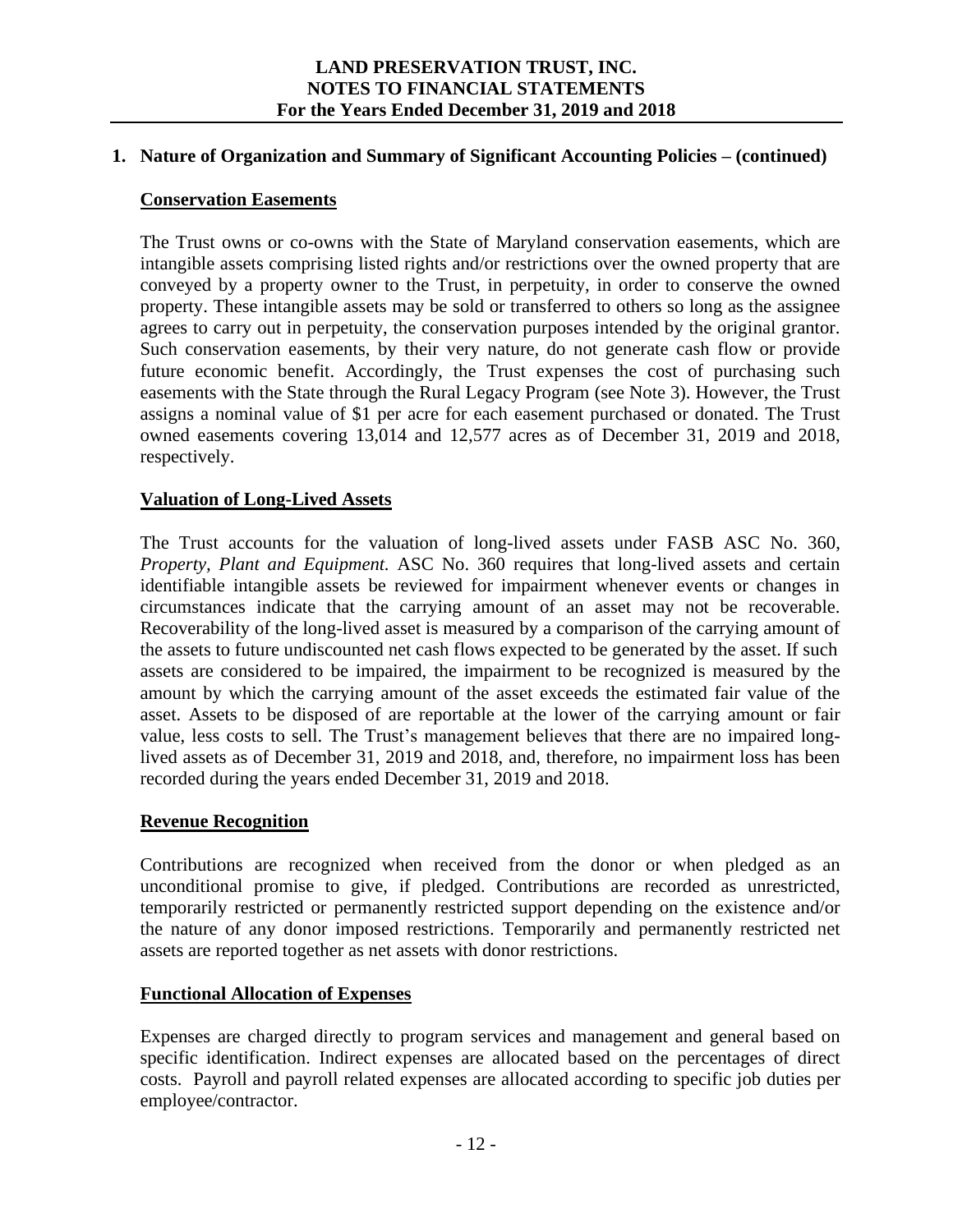### **Income Taxes**

The Trust is exempt from income tax under Section  $501(c)(3)$  of the Internal Revenue Code (the Code) and comparable State law, and contributions to it are tax deductible within the limitations prescribed by the Code.

The accounting standard on accounting for uncertainty in income taxes addresses the determination of whether tax benefits claimed or expected to be claimed on a tax return should be recorded in the financial statements. Under that guidance, the Trust may recognize the tax benefit from an uncertain tax position only if it is more likely than not that the tax position will be sustained on examination by taxing authorities based on the technical merits of the positions. There were no unrecognized tax benefits identified or recorded as liabilities for the years ended December 31, 2019 and 2018. The Trust files federal and state information returns. The Trust's Federal Form 990s remain open for three years for federal and state examination.

## **Use of Estimates in Financial Statements**

The preparation of financial statements in conformity with accounting principles generally accepted in the United States of America requires management to make estimates and assumptions that affect the reported amounts of assets and liabilities and disclosure of contingent assets and liabilities at the date of the financial statements and the reported amounts of revenues and expenses during the reporting period. Actual results could differ from those estimates.

## **Adoption of New Accounting Pronouncement**

The Trust adopted FASB ASU No. 2018-08, *Clarifying the Scope and the Accounting Guidance for Contributions Received and Contributions Made* as of and for the year ended December 31, 2019. This ASU clarifies and improves the scope and the accounting guidance for contributions received and made, primarily by not-for-profit organizations. This ASU provides guidance to determine whether a transaction should be accounted for as a contribution or an exchange transaction.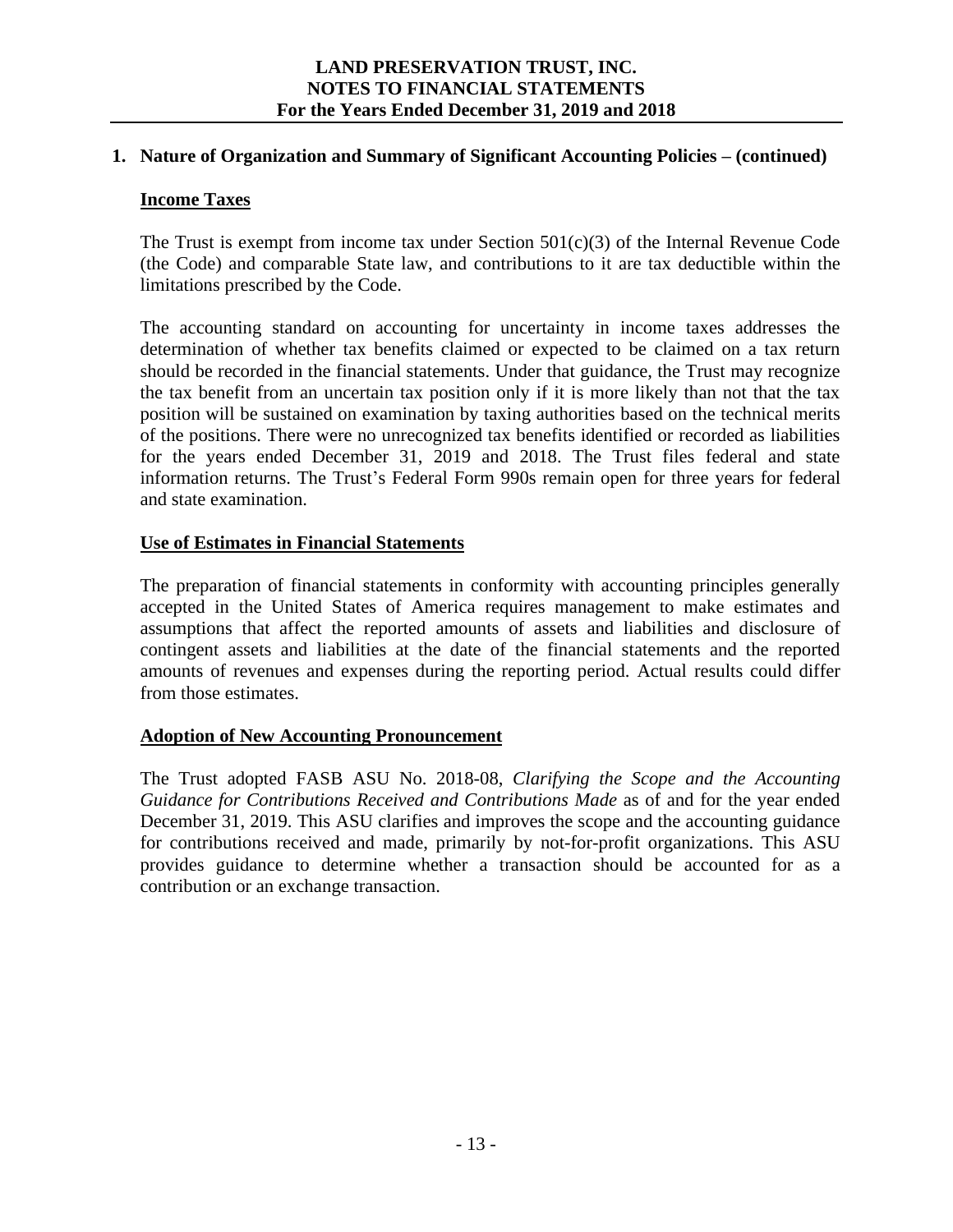### **Accounting Pronouncements Pending**

In February 2015, the FASB issued Accounting Standards Update (ASU) No. 2017-02, *Leases (Topic 842).* The most significant change for lessees is the requirement under the new guidance to recognize right-of-use assets and lease liabilities for all leases not considered short-term leases. By definition, a short term lease is one in which: (a) the lease term is 12 months or less and (b) there is not an option to purchase the underlying asset that the lessee is reasonably certain to exercise. For short-term leases, lessees may elect an accounting policy by class of underlying asset under which right-of-use assets and lease liabilities are not recognized and lease payments are generally recognized as expense over the lease term on a straight-line basis. This change will result in lessees recognizing right-of-use assets and lease liabilities from most leases currently accounted for as operating leases under the existing lease accounting guidance. This ASU will be effective for fiscal years beginning after December 15, 2020. Management does not anticipate a material impact of this standard on the Trust's financial statements.

### **Reclassification**

Certain prior year balances have been reclassified to conform with the current year presentation.

### **Subsequent Events**

.

The Trust evaluated the accompanying financial statements for subsequent events and transactions through October 5, 2020, the date these financial statements were available for issue, and material subsequent events have been disclosed in Note 14.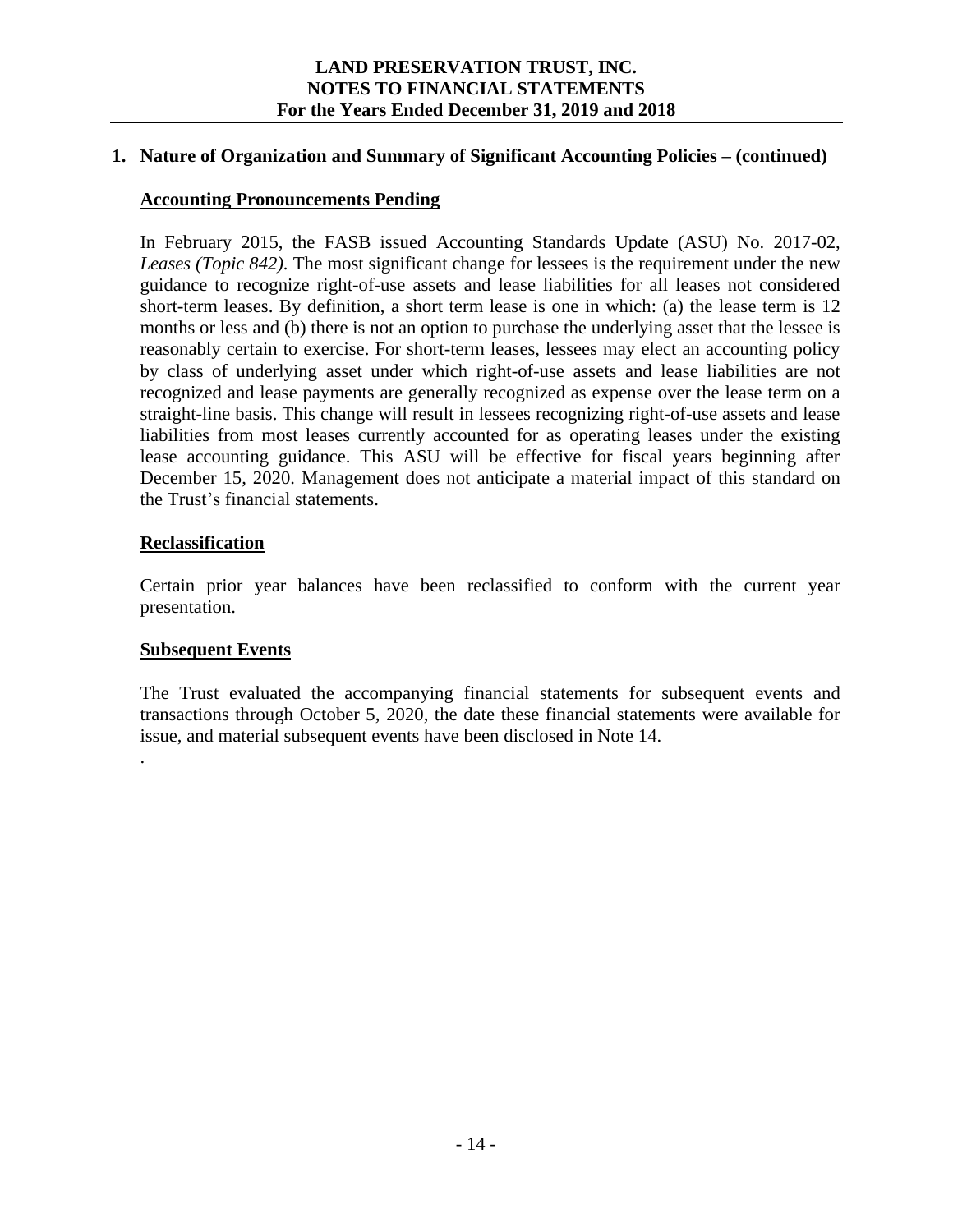### **2. Fair Value of Financial Instruments**

FASB ASC No. 820, *Fair Value Measurements and Disclosures*, established a framework for measuring fair value. The framework provides a fair value hierarchy that prioritizes the inputs to valuation techniques used to measure fair value. The hierarchy gives the highest priority to unadjusted quoted prices in active markets for identical assets or liabilities (Level 1 measurements) and the lowest priority to unobservable inputs (Level 3 measurements). The three levels of the fair value hierarchy under FASB ASC No. 820 are described below:

## **Level 1**

Inputs to the valuation methodology are unadjusted quoted prices for identical assets or liabilities in active markets that the Trust has the ability to access.

## **Level 2**

Inputs to the valuation methodology include:

- Quoted prices for similar assets or liabilities in active markets;
- Quoted prices for identical or similar assets or liabilities in inactive markets;
- Inputs other than quoted prices that are observable for the asset or liability;
- Inputs that are derived principally from or corroborated by observable market data by correlation or other means.

If the asset or liability has a specified (contractual) term, Level 2 input must be observable for substantially the full term of the asset or liability.

## **Level 3**

Inputs to the valuation methodology are unobservable and significant to the fair value measurement.

The asset's or liability's fair value measurement level within the fair value hierarchy is based on the lowest level of any input that is significant to the fair value measurement. Valuation techniques used need to maximize the use of observable inputs and minimize the use of unobservable inputs.

The valuation techniques used by the Trust to measure fair value during the years ended December 31, 2019 and 2018 maximized the use of observable inputs and minimized the use of unobservable inputs. There have been no changes in the methodology used as of December 31, 2019.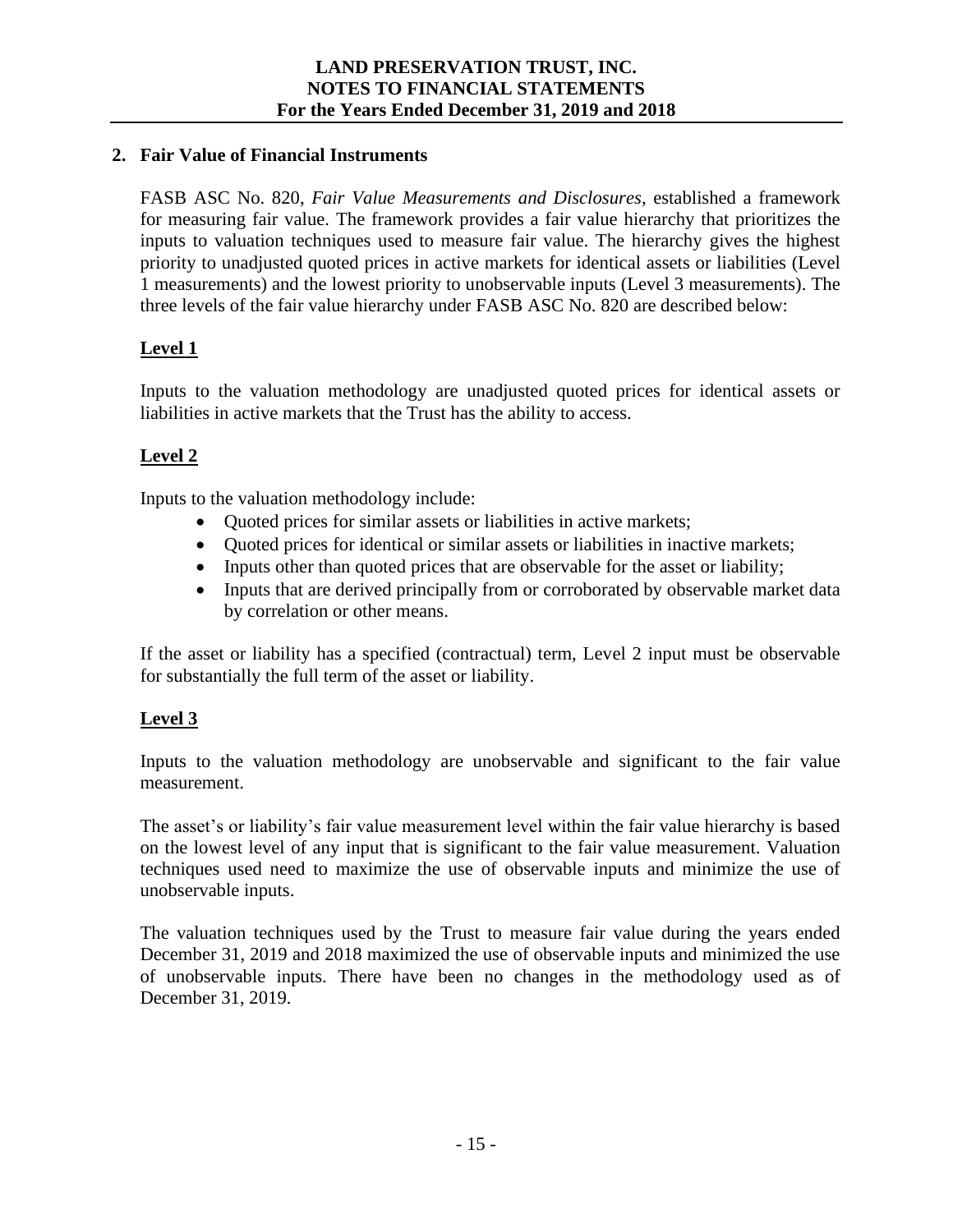### **2. Fair Value of Financial Instruments - (continued)**

When an active market for an identical asset is not available, alternative pricing sources and models utilizing market observable inputs are used. The Trust determines whether the market for a financial instrument is active or inactive based on the security's daily volume and other market trading statistics. Inactivity of the market is evidenced by factors including decreased trade volumes, stale transaction prices and transaction prices that varied significantly either over time or among markets.

Changes in fair value are recognized in the period in which the change occurs in the statement of activities.

The following is a description of the valuation methodology used for assets measured at fair value as of December 31, 2019 and 2018:

*Government Bonds and Mutual Funds*: Valued at the closing price reported on the active market on which the fund is traded.

The method described above may produce a fair value calculation that may not be indicative of net realizable value or reflective of future fair values. Furthermore, while the Trust believes its valuation method is appropriate and consistent with other market participants, the use of different methodologies or assumptions to determine the fair value of certain financial instruments could result in a different fair value measurement at the reporting date.

The following table presents the Trust's fair value hierarchy for those assets measured at fair value on a recurring basis as of December 31, 2019:

|                     |           |                   | Fair Value Measurement Using |              |  |  |  |  |
|---------------------|-----------|-------------------|------------------------------|--------------|--|--|--|--|
|                     |           | Quoted            | Significant                  | Significant  |  |  |  |  |
|                     |           | Prices in         | Other                        | Unobservable |  |  |  |  |
|                     |           | Active            | Observable                   | Inputs       |  |  |  |  |
|                     |           | <b>Market For</b> | Inputs                       |              |  |  |  |  |
|                     |           | Identical         |                              |              |  |  |  |  |
|                     |           | Assets            |                              |              |  |  |  |  |
|                     | Total     | (Level 1)         | (Level 2)                    | (Level 3)    |  |  |  |  |
| <b>Mutual Funds</b> | \$226,701 | \$226,701         | \$                           | \$           |  |  |  |  |
| Total               | \$226,701 | \$226,701         | \$                           | \$           |  |  |  |  |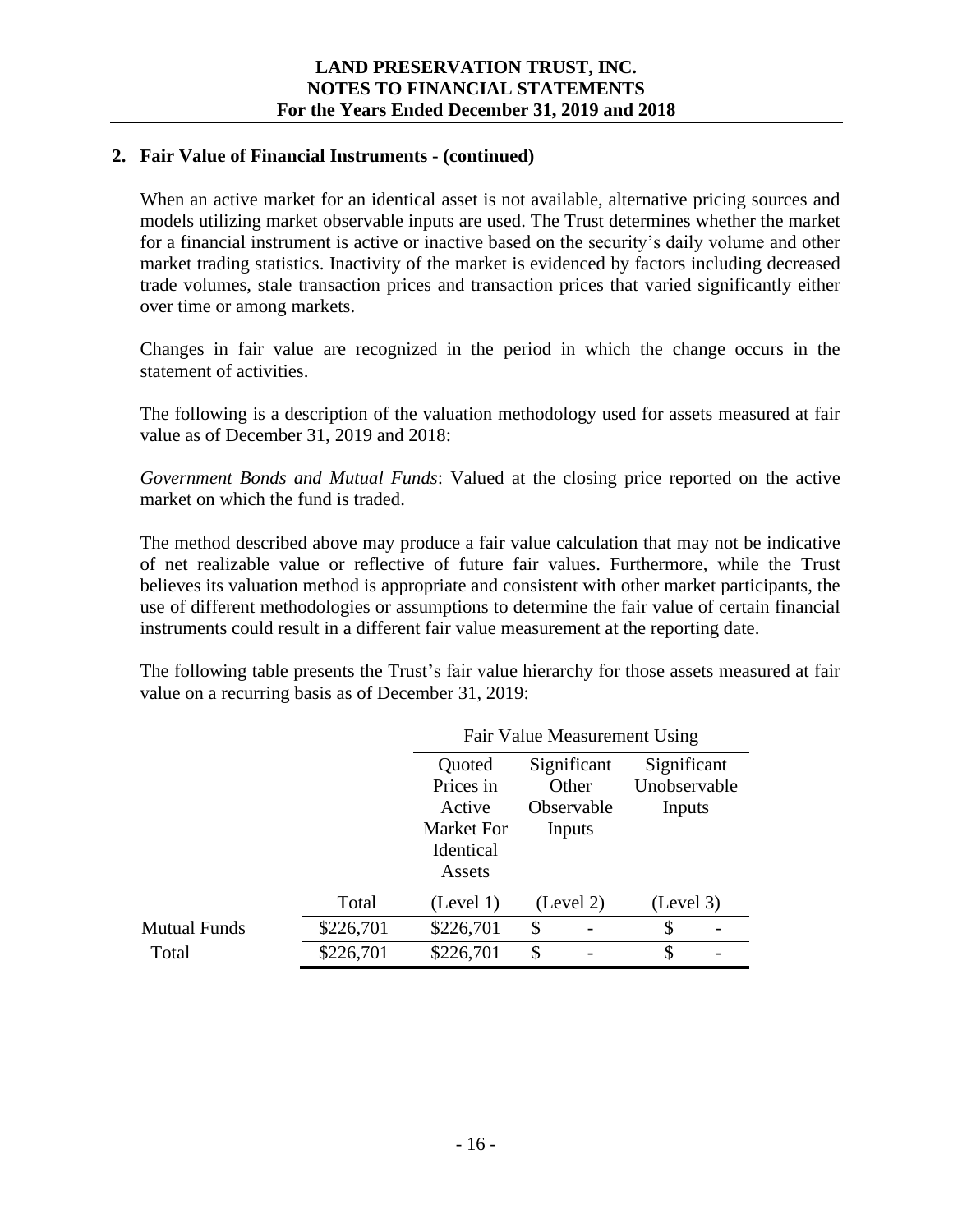### **2. Fair Value of Financial Instruments - (continued)**

The following table presents the Trust's fair value hierarchy for those assets measured at fair value on a recurring basis as of December 31, 2018:

|                         |           | Fair Value Measurement Using |             |              |  |  |  |
|-------------------------|-----------|------------------------------|-------------|--------------|--|--|--|
|                         |           | Quoted                       | Significant | Significant  |  |  |  |
|                         |           | Prices in                    | Other       | Unobservable |  |  |  |
|                         |           | Active                       | Observable  | Inputs       |  |  |  |
|                         |           | <b>Market For</b>            | Inputs      |              |  |  |  |
|                         |           | Identical                    |             |              |  |  |  |
|                         |           | Assets                       |             |              |  |  |  |
|                         | Total     | (Level 1)                    | (Level 2)   | (Level 3)    |  |  |  |
| <b>Government Bonds</b> | \$523,536 | \$523,536                    | \$          | \$           |  |  |  |
| <b>Mutual Funds</b>     | 78,357    | 78,357                       | \$          | \$           |  |  |  |
| Total                   | \$601,893 | \$601,893                    | \$          | \$           |  |  |  |

Net investment income consisted of \$15,495 and \$6,137 in unrealized gains, net of fees, for the years ended December 31, 2019 and 2018.

## **3. Rural Legacy Program**

The Trust is a sponsor of the Maryland Rural Legacy Program (the Program), which was established to protect areas rich in agricultural, forestry, natural and cultural resources. As a sponsor of this program, the Trust purchases easements from third parties with grants from the Program. The escrow fund consists primarily of cash and the interest on the principal balance. The principal balance relates to the portion of such grants that is restricted to be used by the Trust for the expenses related to the Trust's future monitoring activities related to the easements held by the Trust. The interest is unrestricted and will be used by the Trust to pay the monitoring costs incurred by the Trust. The Trust also receives funds to be used for general administrative purposes. The Trust records these funds in the year of receipt as contributions without donor restrictions. The Trust received \$23,594 and \$54,890 in fiscal years 2019 and 2018, respectively, for such administrative purposes.

The Trust allocated \$437 (\$1 per acre, see Note 1) and \$345 in fiscal years ended December 31, 2019 and 2018, respectively, to the value of the easements obtained.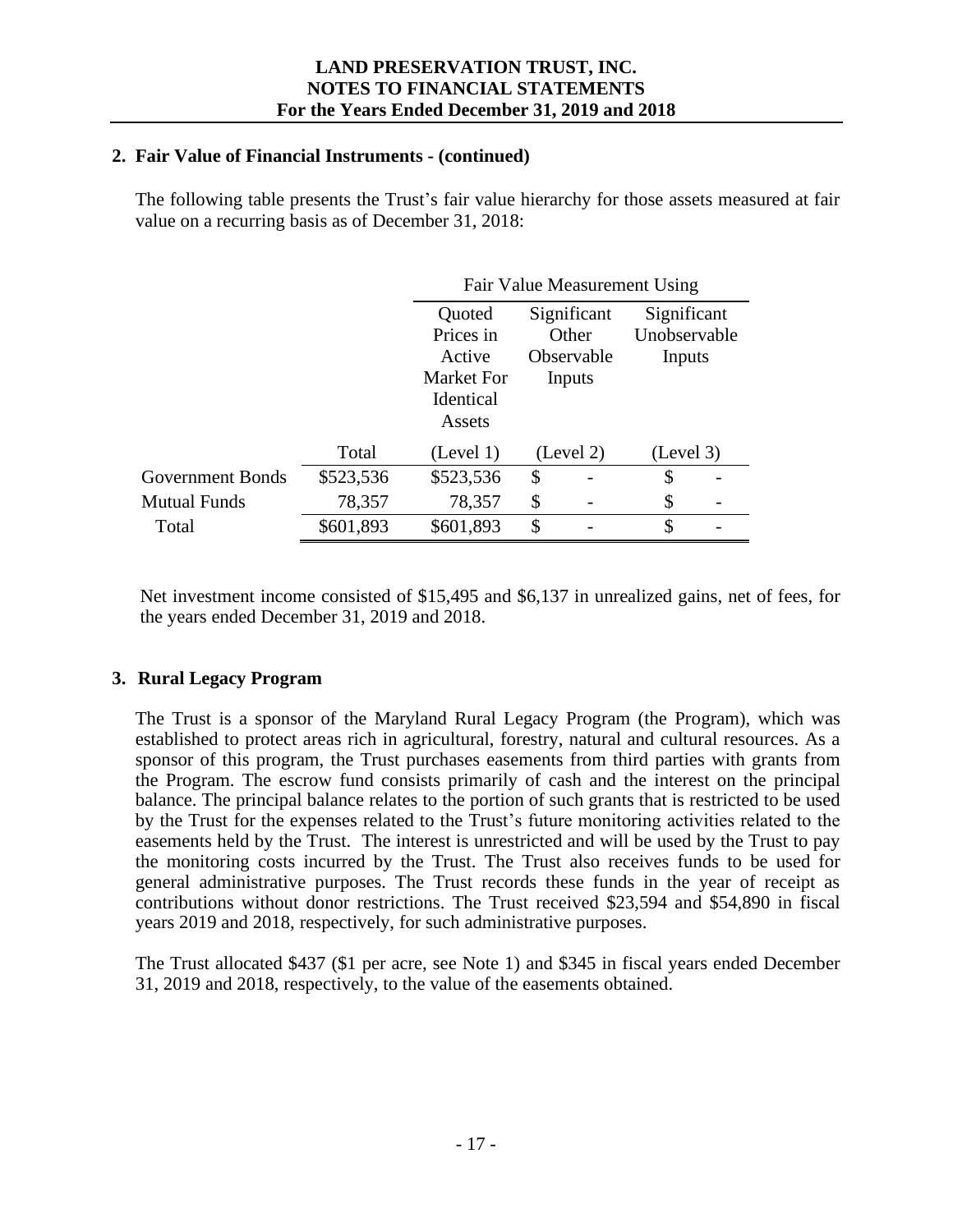### **4. Property and Equipment**

Property and equipment consisted of the following as of December 31, 2019 and 2018:

|                                    | 2019        | 2018        |
|------------------------------------|-------------|-------------|
| Land                               | \$2,140,564 | \$2,140,564 |
| <b>Land Improvements</b>           | 1,396,589   | 1,396,589   |
| <b>Other Property Improvements</b> | 734,367     | 729,953     |
| Furniture and Equipment            | 58,317      | 58,317      |
| <b>Construction in Process</b>     | 13,700      |             |
| Computer Equipment                 | 10,994      | 10,994      |
|                                    | 4,354,531   | 4,336,417   |
| less: accumulated depreciation     | (1,939,285) | (1,834,596) |
| Property and Equipment, net        | \$2,415,246 | \$2,501,821 |

### **5. Line of Credit**

Effective October 2018, the Trust obtained a line of credit of \$50,000, expiring October 1, 2020. The line is in the process of being renewed. The line bears interest at LIBOR plus 3.75%. As of December 31, 2019, the balance of the line was \$0.

## **6. Satisfaction of Purpose and Time Restrictions**

Net assets released from purpose restrictions for the years ended December 31, 2019 and 2018 are as follows:

|                                                    | 2019        | 2018        |
|----------------------------------------------------|-------------|-------------|
| <b>Purpose Restrictions:</b>                       |             |             |
| <b>Conservation Easement Settlements</b>           | \$1,664,735 | \$1,421,879 |
| Race Purses                                        | 25,000      | 25,000      |
| <b>Future Monitoring of Conservation Easements</b> | 330         | 17,443      |
| <b>Strategic Planning</b>                          |             | 69,560      |
| <b>Total Releases from Restriction</b>             | \$1,690,065 | \$1,533,882 |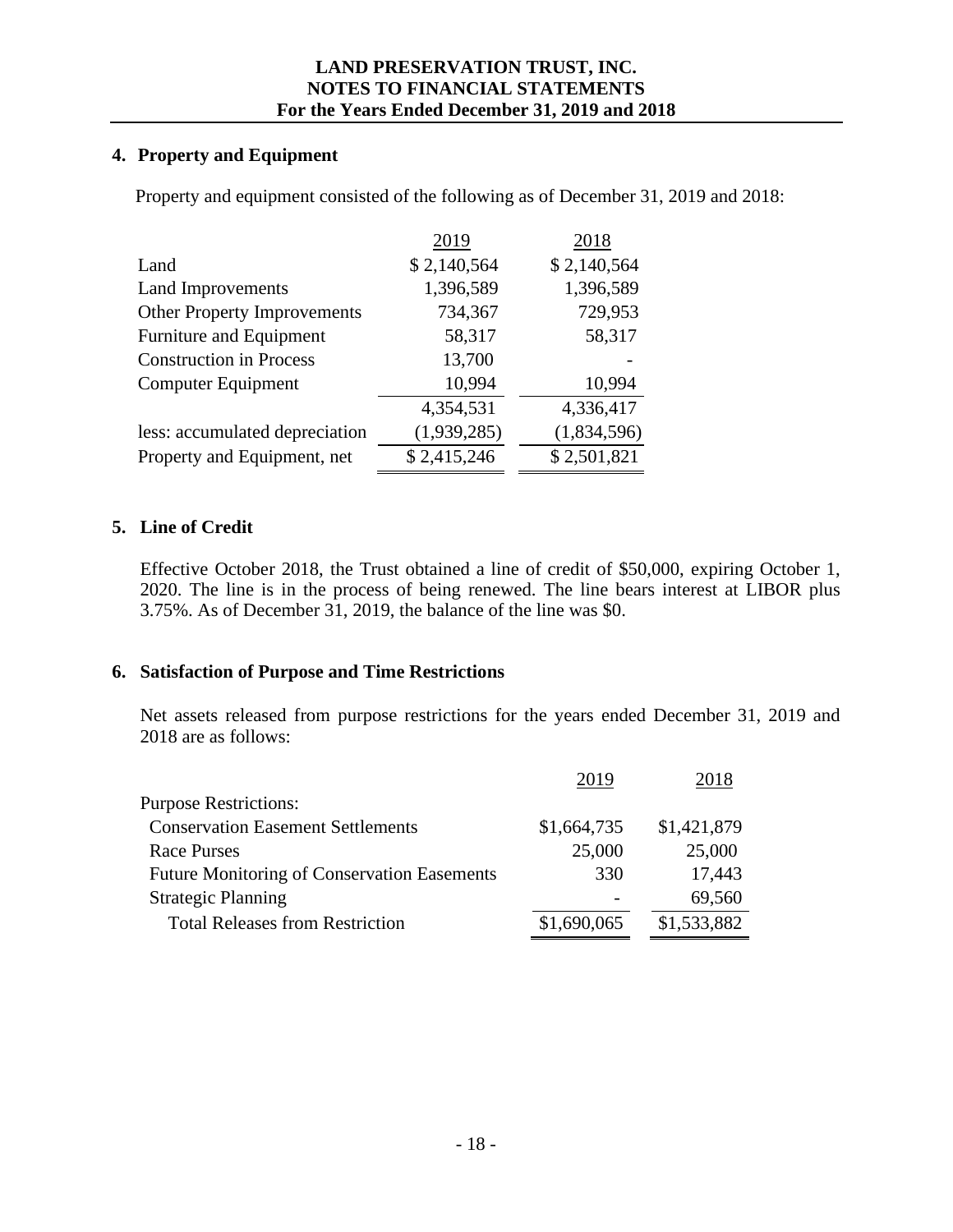### **7. Net Assets With Donor Restrictions**

The Trust had net assets with donor restrictions of \$438,333 and \$415,069 as of December 31, 2019 and 2018, respectively, restricted as to the following purposes:

|                                                 | 2019      | 2018      |
|-------------------------------------------------|-----------|-----------|
| <b>Temporarily Restricted:</b>                  |           |           |
| <b>Future Easement Monitoring</b>               | \$356,542 | \$333,277 |
| Land Improvements                               | 31,792    | 31,792    |
| <b>Total Temporarily Restricted Net Assets</b>  | 388,333   | 365,069   |
| Permanently Restricted (See Note 8)             | 50,000    | 50,000    |
| <b>Total Net Assets With Donor Restrictions</b> | \$438,333 | \$415,069 |
|                                                 |           |           |

### **8. Permanently Restricted Net Assets**

### **Endowment Fund**

Permanently restricted net assets consisted solely of an endowment to secure the financial stability of the Trust to be preserved in perpetuity. The fund was established in December 2009 with a donor's gift of \$50,000. The net investment earnings on the endowment gift are unrestricted.

Permanently restricted net assets as of December 31, 2019 and 2018 was \$50,000.

## **9. Endowment Net Assets**

## **Interpretation of Relevant Law**

ASC No. 958-205, *Non-for-Profit Entities: Presentation of Financial Statements*, established a framework of the net assets classification of donor-restricted endowment funds for any nonprofit organization that is subject to a state enacted version of the Uniform Prudent Management of Institutional Funds Act of 2006 (UPMIFA). ASC No. 958-205, which is effective for fiscal years ending after December 15, 2008, also required expanded disclosures for all endowment funds.

In the event the Trust receives donor-restricted endowment funds, determination of the net assets classification for the corpus and return on investments is based on the donor's intentions. In the event the Trust's Board determines certain unrestricted funds as boarddesignated for endowment, those respective funds are classified as unrestricted components of the endowment.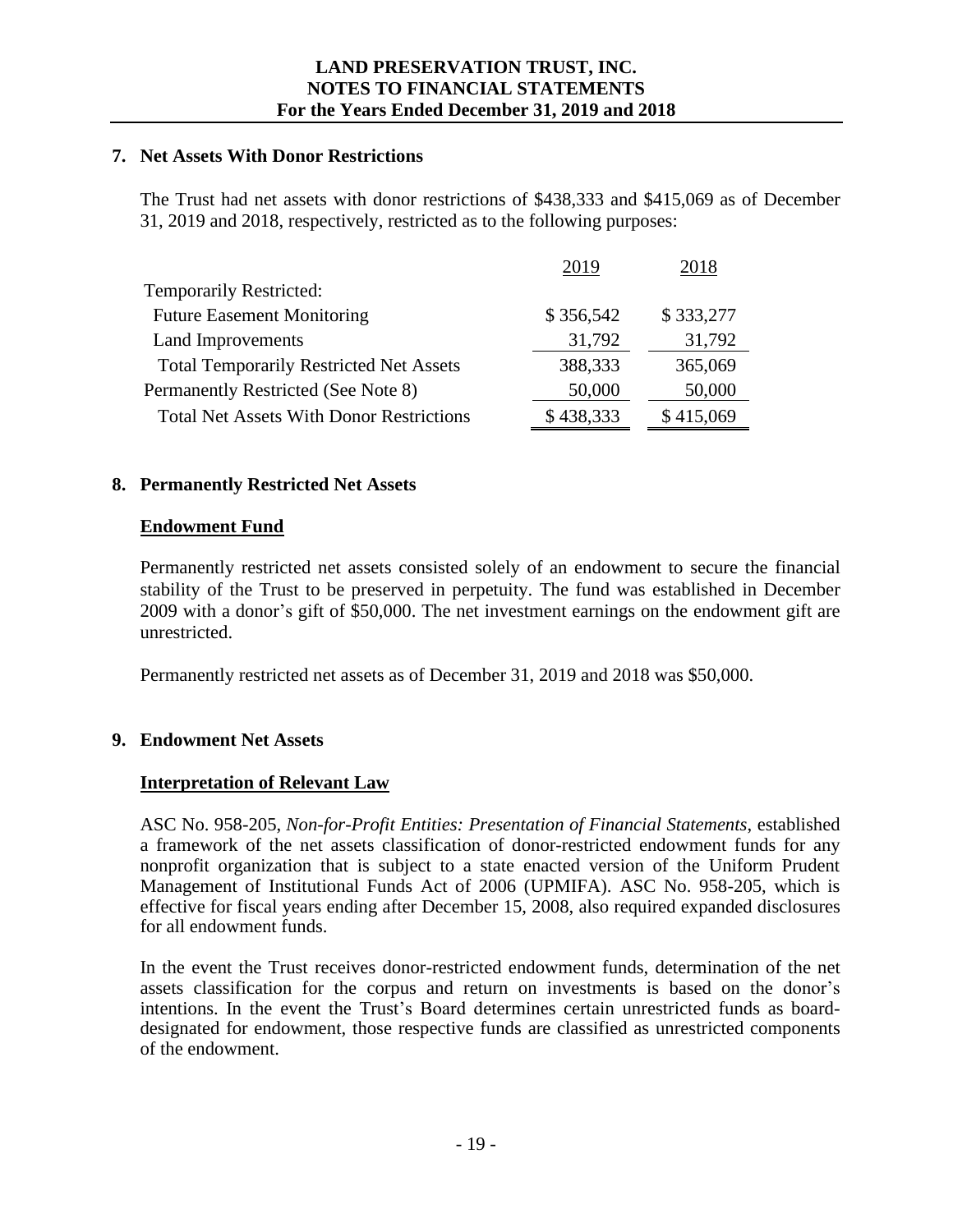#### **9. Endowment Net Assets - (continued)**

The Trust has adopted investment and spending policies for endowment net assets that attempt to provide a predictable stream of funding to the programs supported by the endowment while assuming a low level of investment risk.

Endowed net assets as of December 31, 2019 and 2018 total \$50,000.

### **10. Concentrations**

One donor made up 75% and 80% of total revenues, gains and other support for the years ended December 31, 2019 and 2018, respectively.

### **11. Commitments**

Effective September 2017, the Trust executed an agreement to lease office space in Cockeysville, Maryland. The lease includes a monthly payment of \$600 and expired September 2018. The lease was renewed in September 2018 on a month to month basis.

### **12. Related Party Transactions**

Certain board members are presidents of companies that are custodians of investment assets and certain of the Trust's funds in the amounts of \$707,116 and \$694,731 as of December 31, 2019 and 2018, respectively. These funds consist primarily of cash and cash equivalents.

A board members' immediate family member provided mowing and maintenance services for the Trust. The Trust paid the related party \$6,446 and \$6,138 for the years ended December 31, 2019 and 2018, respectively.

A board member is president of a company that pays a fee for the use of Shawan Downs for a race. The Trust received \$10,000 and \$5,000 from the company for the years ended December 31, 2019 and 2018, respectively.